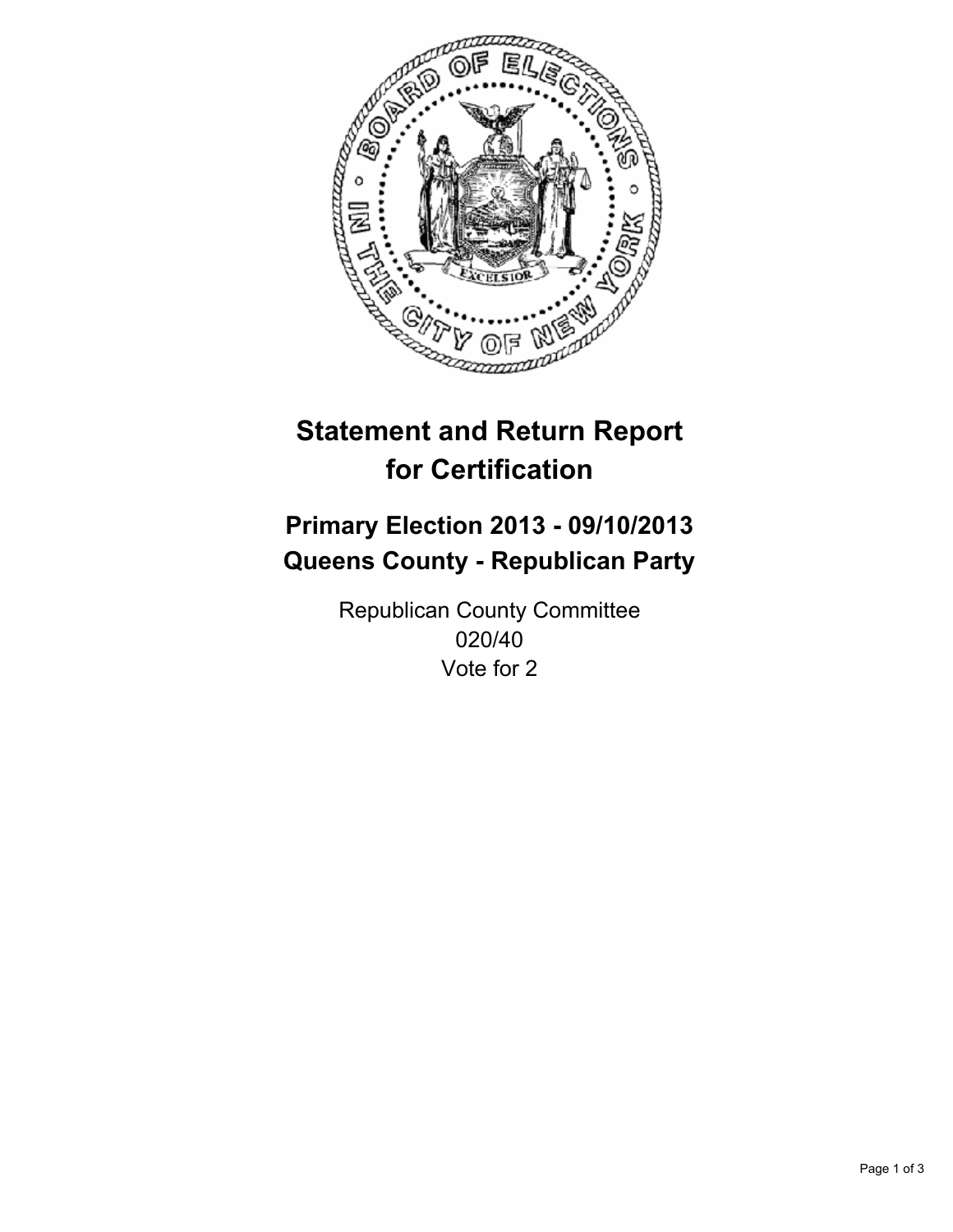

### **Assembly District 40**

| <b>EMERGENCY</b>     | 0        |
|----------------------|----------|
| ABSENTEE/MILITARY    | $\Omega$ |
| <b>FEDERAL</b>       | 0        |
| SPECIAL PRESIDENTIAL | $\Omega$ |
| <b>AFFIDAVIT</b>     | 0        |
| SHAKEELA KHAN        | 20       |
| WILLIAM YFH          | 16       |
| ANDREW J. BRENNAN    | 13       |
| KARA M. SORRENTINO   | 4        |
| <b>Total Votes</b>   | 53       |